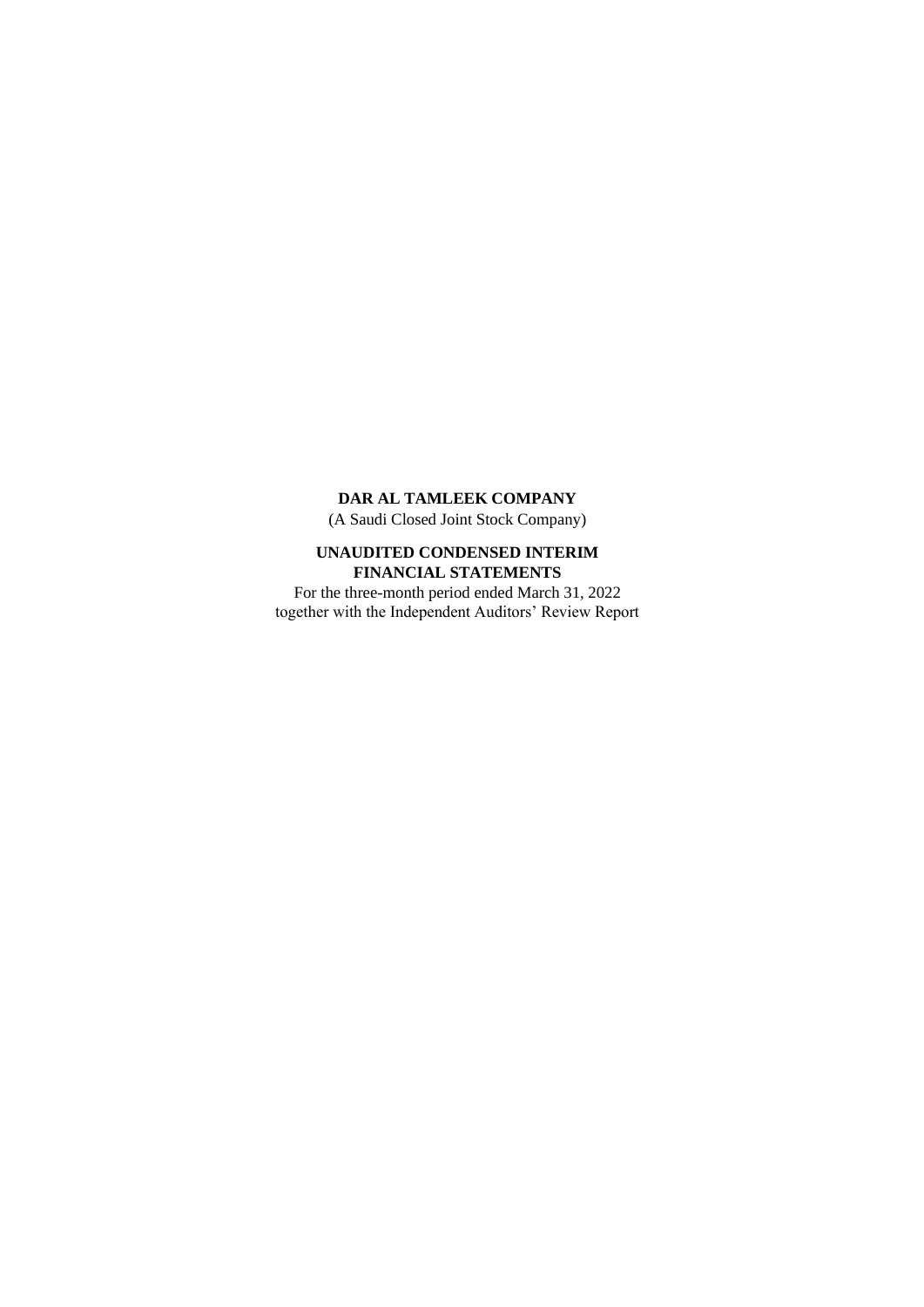

**KPMG Professional Services**

 Zahran Business Center Prince Sultan Street P.O. Box 55078 Jeddah 21534 Kingdom of Saudi Arabia Commercial Registration No 4030290792

**Headquarters in Riyadh** 

**كي بي إم جي لالستشارات المهنية**  مركز زهران لألعمال شارع األمير سلطان ص.ب 55078 جـده 21534 المملكة العربية السعودية سجل تجاري رقم 4030290792

**المركز الرئيسي في الرياض**

# Independent auditor's report on review of condensed interim

# financial statements

To the Shareholders of Dar Al Tamleek Company

#### **Introduction**

We have reviewed the accompanying condensed interim financial statements of **Dar Al Tamleek Company ("the Company")**, which comprises:

- the condensed statement of financial position as at March 31, 2022;
- the condensed statements of profit or loss and other comprehensive income for the three-month period ended March 31, 2022;
- the condensed statement of changes in shareholders' equity for the three-month period ended March 31, 2022;
- the condensed statement of cash flows for the three-month period ended March 31, 2022; and
- the notes to the condensed interim financial statements.

Management is responsible for the preparation and presentation of these condensed interim financial statements in accordance with IAS 34, 'Interim Financial Reporting' that is endorsed in the Kingdom of Saudi Arabia. Our responsibility is to express a conclusion on this condensed interim financial statements based on our review..

# **Scope of review**

We conducted our review in accordance with the International Standard on Review Engagements 2410, "Review of Interim Financial Information Performed by the Independent Auditor of the Entity" that is endorsed in the Kingdom of Saudi Arabia. A review of interim financial information consists of making inquiries, primarily of persons responsible for financial and accounting matters, and applying analytical and other review procedures. A review is substantially less in scope than an audit conducted in accordance with International Standards on Auditing that are endorsed in the Kingdom of Saudi Arabia and consequently does not enable us to obtain assurance that we would become aware of all significant matters that might be identified in an audit. Accordingly, we do not express an audit opinion.

#### **Conclusion**

Based on our review, nothing has come to our attention that causes us to believe that the accompanying March 31, 2022 condensed interim financial statements of **Dar Al Tamleek Company ("the Company")** are not prepared, in all material respects, in accordance with IAS 34, 'Interim Financial Reporting' that is endorsed in the Kingdom of Saudi Arabia.



KPMG Professional Services, a professional closed joint stock company registered in the Kingdom of Saudi Arabia. With the paid-up capital of (25,000,000) SAR. (Previously known as "KPMG Al Fozan & Partners Certified Public Accountants") A non-partner member firm of the KPMG global organization of independent member firms affiliated with KPMG International Limited, a private English company limited by guarantee. All rights reserved.

كي بي إم جي للاستشارات المهنية مساكل مستم مسلم الله عليه المسامل اسماع المسامل المسامل المسام المسام المسام المسامل المسامل المسامل المسامل المسامل المسامل المسامل المسامل المسامل المسامل المسامل المسامل مسامل مسامل مسامل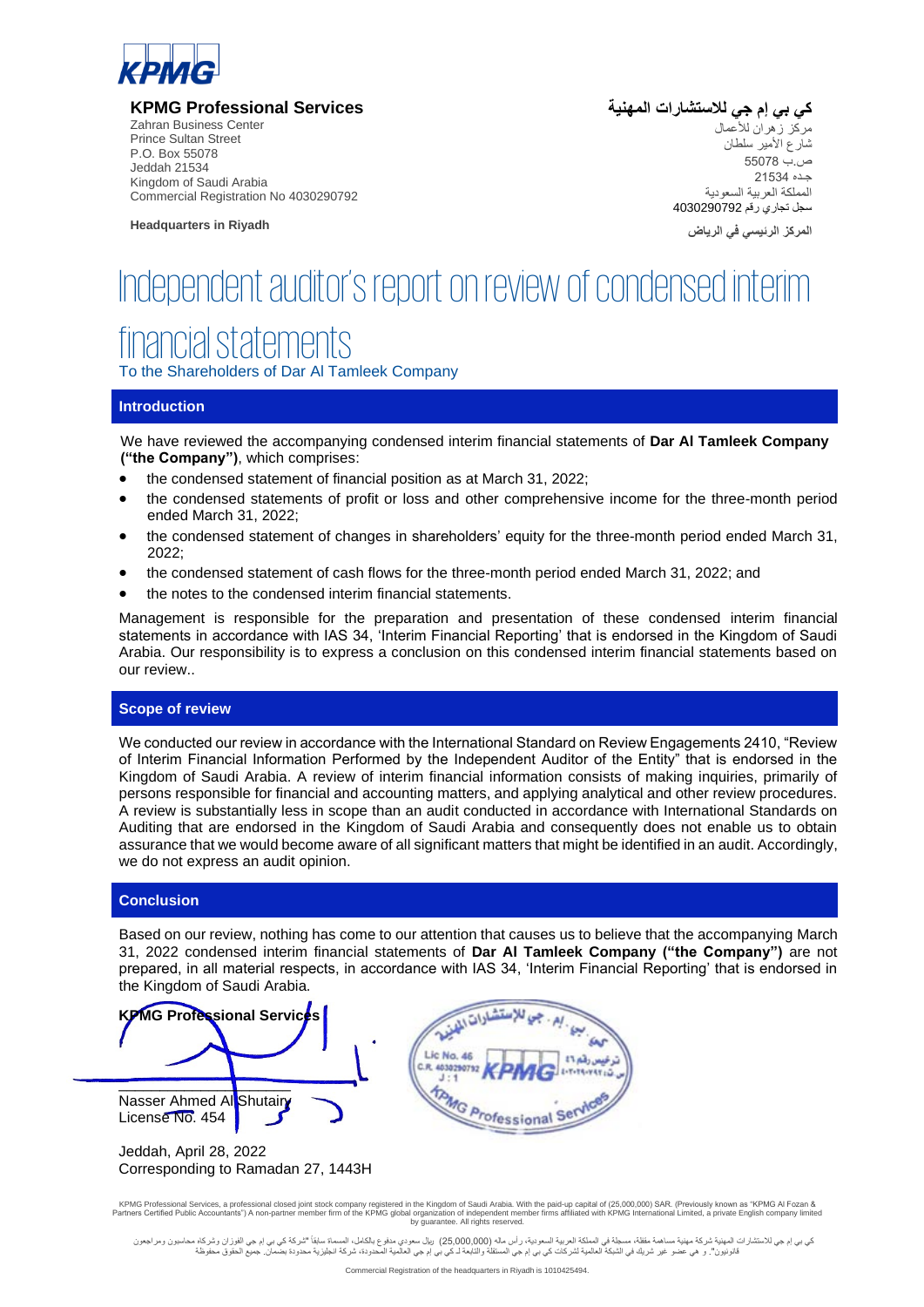(A Saudi Closed Joint Stock Company)

# **CONDENSED STATEMENT OF FINANCIAL POSITION (UNAUDITED)**

As at March 31, 2022 Expressed in Saudi Arabian Riyals

|                                                                   | <b>Notes</b>   | March 31,<br>2022<br>(Unaudited) | December 31,<br>2021<br>(Audited) |
|-------------------------------------------------------------------|----------------|----------------------------------|-----------------------------------|
| <b>ASSETS</b>                                                     |                |                                  |                                   |
| Cash and cash equivalents                                         | $\overline{4}$ | 166,179,017                      | 135,030,982                       |
| Accounts receivable and other assets                              |                | 30,855,033                       | 46,860,559                        |
| Properties for sale under finance leases                          |                | 10,190,998                       | 13,531,747                        |
| Net investment in finance leases                                  | 5              | 163,777,060                      | 155,448,219                       |
| Servicing rights under agency arrangements                        | 6              | 495,301,480                      | 497,738,213                       |
| <b>Investments at FVOCI</b>                                       |                | 892,850                          | 892,850                           |
| Right of use assets                                               |                | 8,895,750                        | 9,554,998                         |
| Property and equipment                                            |                | 3,211,789                        | 1,392,749                         |
| Intangible assets                                                 |                | 536,339                          |                                   |
| <b>TOTAL ASSETS</b>                                               |                | 879,840,316                      | 860,450,317                       |
| <b>LIABILITIES AND SHAREHOLDERS' EQUITY</b><br><b>LIABILITIES</b> |                |                                  |                                   |
| Accounts payable and accruals                                     | $\overline{7}$ | 182,594,057                      | 234,562,586                       |
| Loans and borrowings                                              |                | 70,236,506                       | 25,061,475                        |
| Employees' end of service benefits                                |                | 13,341,537                       | 13,046,038                        |
| Payable for properties for sale under finance leases              |                | 10,315,739                       | 11,378,744                        |
| Lease Liability                                                   |                | 9,251,678                        | 10,008,980                        |
| <b>Total liabilities</b>                                          |                | 285,739,517                      | 294,057,823                       |
| <b>SHAREHOLDERS' EQUITY</b>                                       |                |                                  |                                   |
| Share capital                                                     | 8              | 358,750,000                      | 358,750,000                       |
| Statutory reserve                                                 | 8              | 61,996,638                       | 61,996,638                        |
| Retained earnings                                                 |                | 173,354,161                      | 145,645,856                       |
| Total shareholders' equity                                        |                | 594,100,799                      | 566,392,494                       |
| <b>TOTAL LIABILITIES AND SHAREHOLDERS'</b>                        |                |                                  |                                   |
| <b>EQUITY</b>                                                     |                | 879,840,316                      | 860,450,317                       |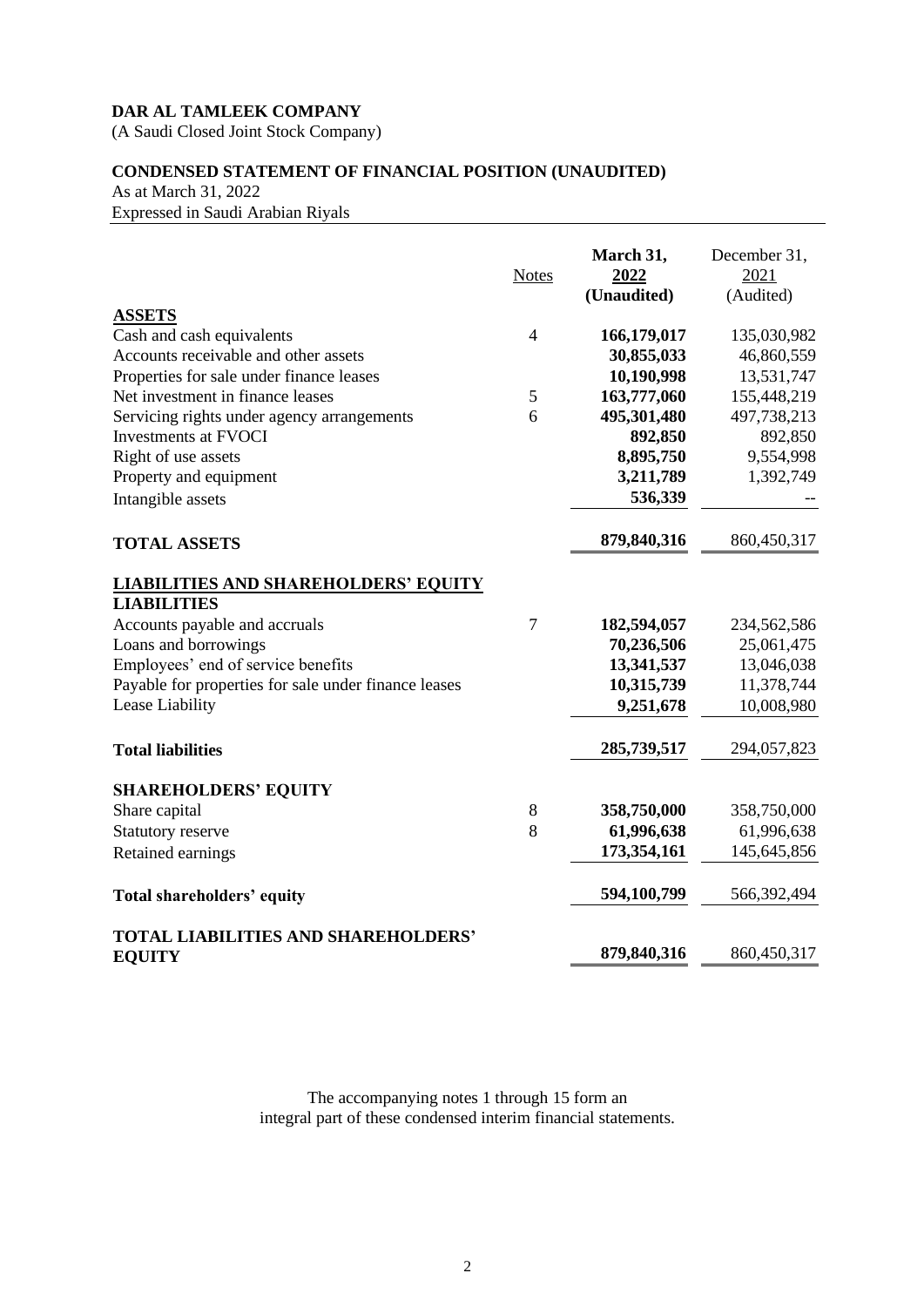(A Saudi Closed Joint Stock Company)

# **CONDENSED STATEMENT OF PROFIT OR LOSS AND OTHER COMPREHENSIVE INCOME (UNAUDITED)**

For the three-month period ended March 31, 2022 Expressed in Saudi Arabian Riyals

|                                               | <b>Notes</b> | For the<br>three-month<br>period ended<br>31 March<br>2022 | For the<br>three-month<br>period ended<br>31 March<br>2021 |
|-----------------------------------------------|--------------|------------------------------------------------------------|------------------------------------------------------------|
| <b>Income</b><br>Income from finance leases   |              | 4,070,406                                                  | 6,512,409                                                  |
| Income from agency arrangements               |              | 40,405,806                                                 | 54,634,179                                                 |
| Gain from sale of Portfolio                   |              | 274,827                                                    |                                                            |
| <b>Total Income</b>                           |              | 44,751,039                                                 | 61,146,588                                                 |
| Amortization of servicing rights under agency |              |                                                            |                                                            |
| arrangements                                  | 6            | (17,716,889)                                               | (15, 444, 971)                                             |
| <b>Gross Profit</b>                           |              | 27,034,150                                                 | 45,701,617                                                 |
| <b>Operating expenses</b>                     |              |                                                            |                                                            |
| Selling and marketing expenses                |              | (13,916,005)                                               | (14,059,015)                                               |
| General and administrative expenses           |              | (7,611,785)                                                | (8, 438, 713)                                              |
| Allowance for expected credit losses          | 5.3          | 1,026,191                                                  | (121, 388)                                                 |
| Net operating income                          |              | 6,532,551                                                  | 23,082,501                                                 |
| Reversal of accruals no longer required       | 9            | 24,738,287                                                 |                                                            |
| Financial charges                             |              | (408, 163)                                                 | (280, 736)                                                 |
| Other income                                  |              | 35,418                                                     | 53,147                                                     |
| Profit for the period before Zakat            |              | 30,898,093                                                 | 22,854,912                                                 |
| Zakat charge                                  | 9            | (3,189,788)                                                | (2,356,524)                                                |
| Net profit for the period                     |              | 27,708,305                                                 | 20,498,388                                                 |
| Other comprehensive income for the period     |              |                                                            |                                                            |
| Total comprehensive income for the period     |              | 27,708,305                                                 | 20,498,388                                                 |
| Basic and diluted earnings per share          |              |                                                            |                                                            |
| (expressed in SR per share)                   | 10           | 0.77                                                       | 0.57                                                       |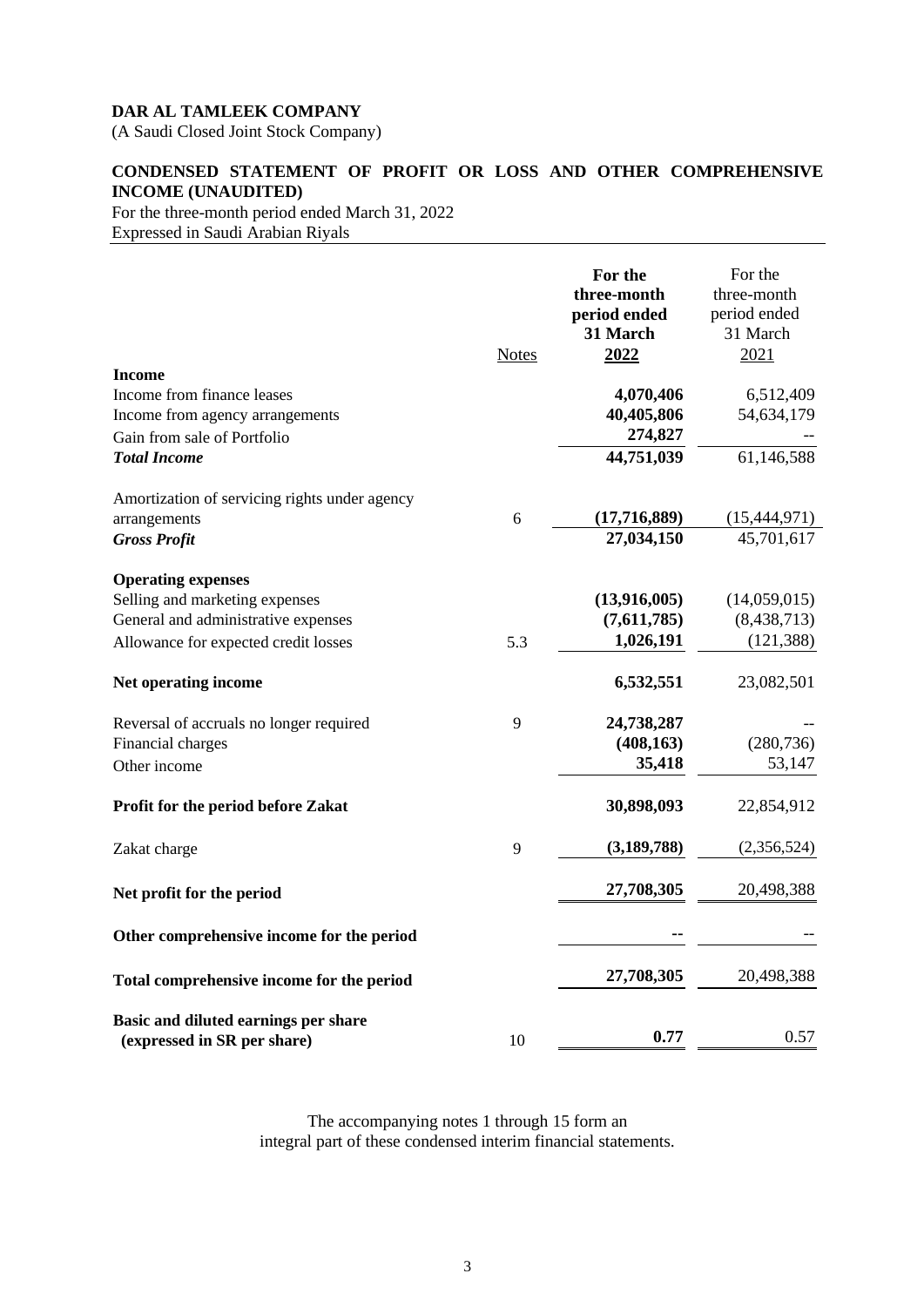(A Saudi Closed Joint Stock Company)

# **CONDENSED STATEMENT OF CHANGES IN SHAREHOLDERS' EQUITY (UNAUDITED)**

For the three-month period ended March 31, 2022 Expressed in Saudi Arabian Riyals

|                                                          | Share capital | Statutory reserve | Retained<br>earnings | Total         |
|----------------------------------------------------------|---------------|-------------------|----------------------|---------------|
| Balance as at January 1, 2022                            | 358,750,000   | 61,996,638        | 145,645,856          | 566,392,494   |
| Net profit and other comprehensive income for the period |               | --                | 27,708,305           | 27,708,305    |
| Balance as at March 31, 2022                             | 358,750,000   | 61,996,638        | 173,354,161          | 594,100,799   |
| Balance as at January 1, 2021                            | 358,750,000   | 55,227,268        | 153, 121, 519        | 567,098,787   |
| Net profit and other comprehensive income for the period |               | --                | 20,498,388           | 20,498,388    |
| Balance as at March 31, 2021                             | 358,750,000   | 55,227,268        | 173,619,907          | 587, 597, 175 |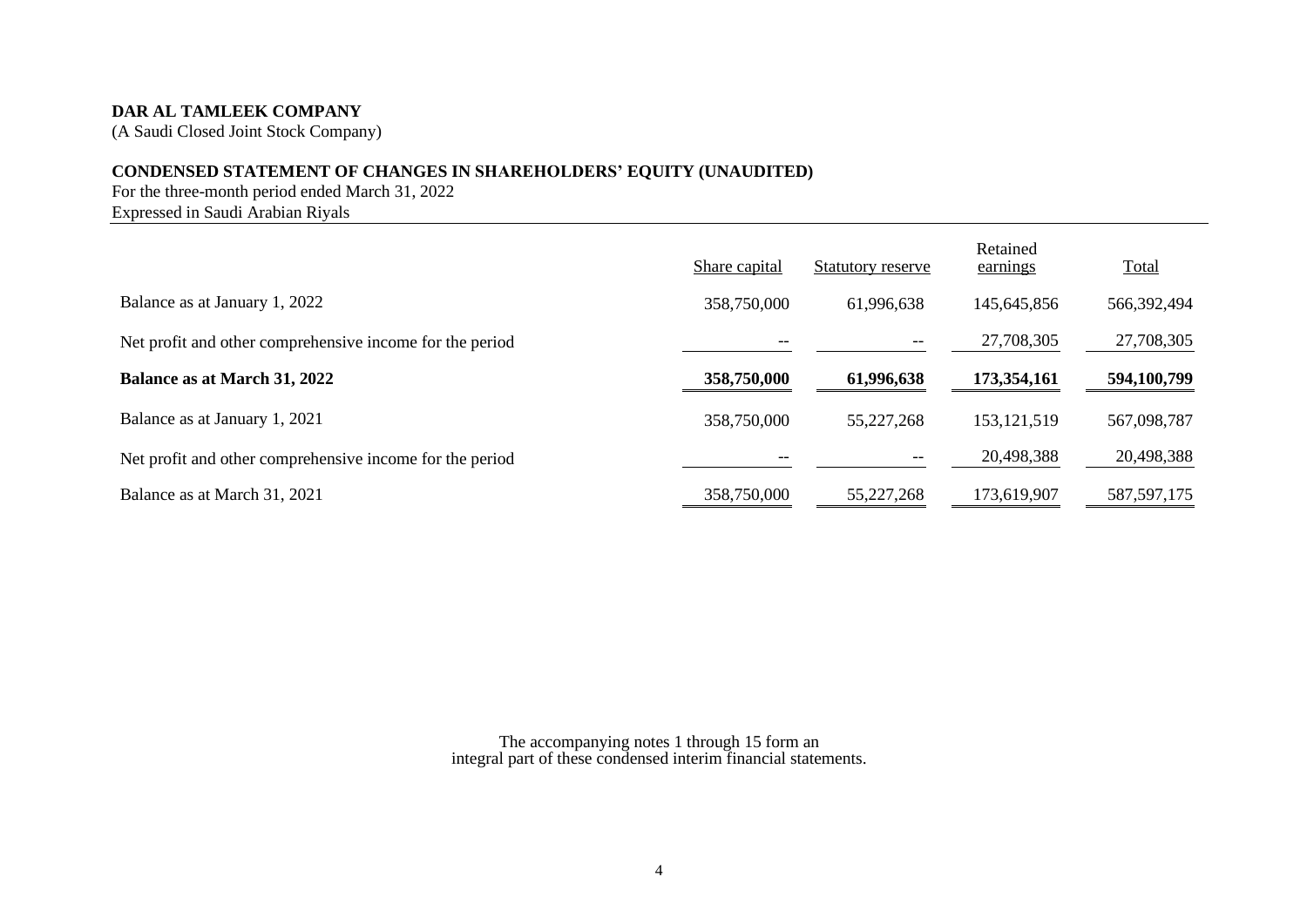(A Saudi Closed Joint Stock Company)

# **CONDENSED STATEMENT OF CASH FLOWS (UNAUDITED)**

For the three-month period ended March 31, 2022 Expressed in Saudi Arabian Riyals

|                                                                                                                                    | <b>Notes</b>   | For the<br>three-month<br>period ended<br>31 March<br>2022 | For the<br>three-month<br>period ended<br>31 March<br>2021 |
|------------------------------------------------------------------------------------------------------------------------------------|----------------|------------------------------------------------------------|------------------------------------------------------------|
| <b>Operating activities:</b><br>Profit for the period before Zakat                                                                 |                | 30,898,093                                                 | 22,854,912                                                 |
| Adjustments for:<br>Depreciation of property and equipment<br>Amortization of intangible assets                                    |                | 240,694<br>38,292                                          | 318,693                                                    |
| Depreciation of right-of-use assets<br>Amortization of servicing rights under agency                                               |                | 659,248                                                    | 462,208                                                    |
| arrangements<br>Allowance for expected credit loss                                                                                 | 6              | 17,716,889<br>(1,026,191)                                  | 15,444,971<br>121,388                                      |
| Servicing rights under agency arrangements<br>Reversal of accruals no longer required                                              | 9              | (15,280,156)<br>24,738,287                                 | (30, 198, 127)                                             |
| Finance charges<br>Employees' benefits charge for the period<br>Share based payments charge for the period                         |                | 408,163<br>375,000                                         | 280,736<br>521,220<br>1,500,000                            |
| Changes in operating assets and liabilities                                                                                        |                | 58,768,319                                                 | 11,306,001                                                 |
| Accounts receivable and other assets<br>Properties for sale under finance leases                                                   |                | 16,158,526<br>3,340,749                                    | 10,701,081<br>4,634,535                                    |
| Net investment in finance leases<br>Accounts payable and other liabilities<br>Payable for properties for sale under finance leases |                | (27,207,946)<br>(80, 049, 603)<br>(1,063,005)              | (3,626,111)<br>(81,073,149)<br>(4,634,535)                 |
| Cash flow used in operations                                                                                                       |                | (30,052,960)                                               | (62, 692, 178)                                             |
| Employees' benefits paid<br>Financial charges paid                                                                                 |                | (79,501)<br>(233, 132)                                     | (132,899)<br>(209, 547)                                    |
| Net cash used in operating activities                                                                                              |                | (30, 365, 593)                                             | (63,034,624)                                               |
| <b>Investing activities:</b><br>Purchase of intangible assets                                                                      |                | (574, 631)<br>(2,059,734)                                  | (275, 775)                                                 |
| Purchase of property and equipment<br>Net cash used in invested activities                                                         |                | (2,634,365)                                                | (275, 775)                                                 |
| <b>Financing activities:</b><br>Repayments of bank borrowings<br>Proceeds from short-term borrowing                                |                | (25,000,000)<br>70,000,000                                 | (30, 355, 742)                                             |
| Proceeds from disposal of net investment in finance lease<br>Payment of lease liabilities                                          |                | 19,905,295<br>(757, 302)                                   | (755, 609)                                                 |
| Net cash generated from / (used in) financing activities                                                                           |                | 64,147,993                                                 | (31, 111, 351)                                             |
| Increase / (decrease) in cash and cash equivalents<br>Cash and cash equivalents at beginning of the period                         | $\overline{4}$ | 31,148,035<br>135,030,982                                  | (94, 421, 750)<br>161,026,489                              |
| Cash and cash equivalents at end of the period                                                                                     | $\overline{4}$ | 166,179,017                                                | 66,604,739                                                 |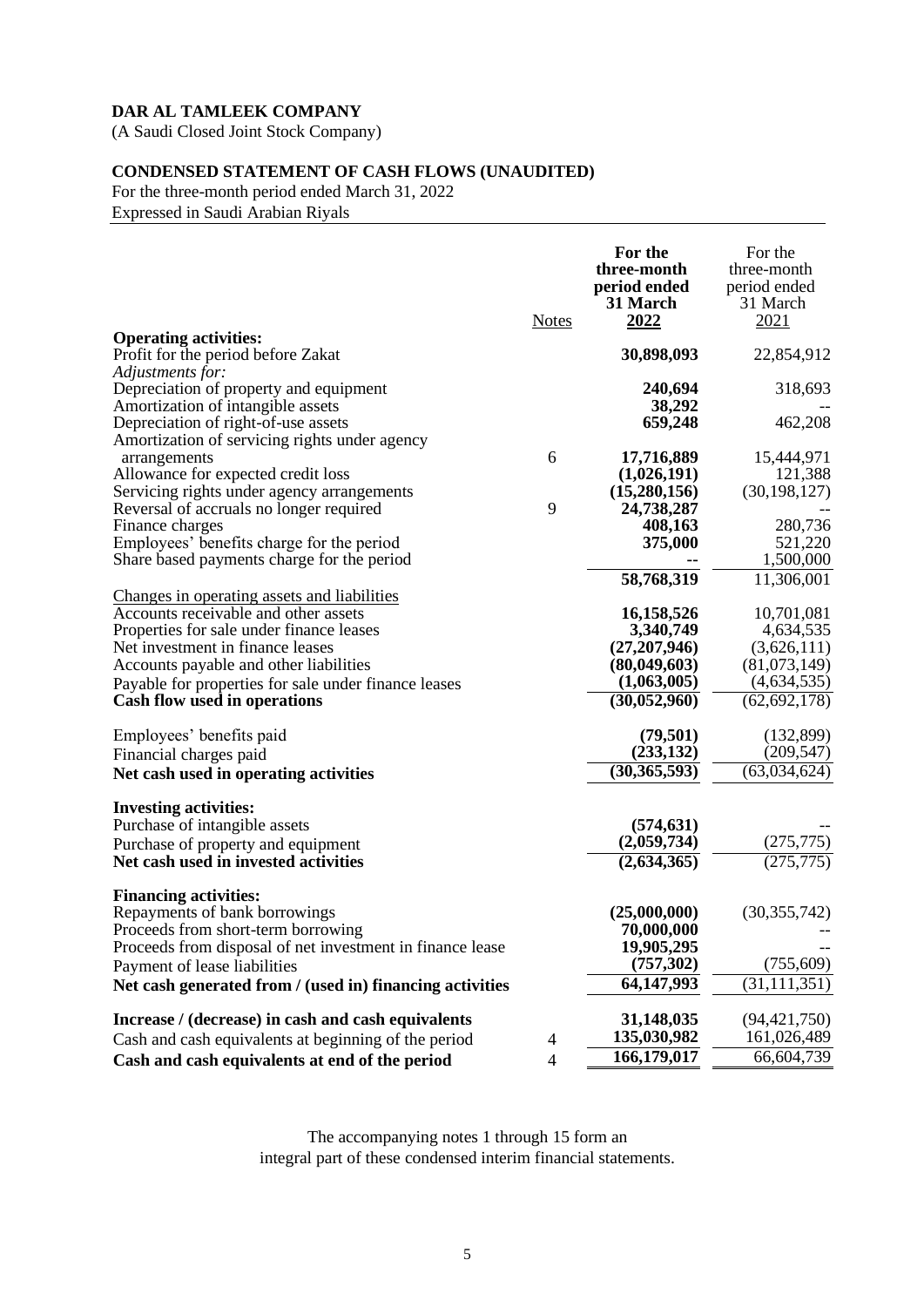(A Saudi Closed Joint Stock Company)

#### **NOTES TO THE CONDENSED INTERIM FINANCIAL STATEMENTS**

For the three-month period ended March 31, 2022 Expressed in Saudi Arabian Riyals

# **1. ORGANIZATION AND PRINCIPAL ACTIVITIES**

Dar Al Tamleek Company ("the Company") is a Saudi Closed Joint Stock Company, incorporated under the Ministerial Resolution No. 155 dated Jumada Awal 5, 1429H (corresponding to May 11, 2008). The Company is registered in the Kingdom of Saudi Arabia under Commercial Registration No. 4030180844 dated Rajab 9, 1429H (corresponding to July 12, 2008) and fully owned by Saudi shareholders.

Pursuant to the promulgation of Real Estate Finance Law ("Real Estate Finance Law") in the Kingdom of Saudi Arabia, the Company applied for, and received license from the Saudi Central Bank ("SAMA") to operate as a leasing entity under the Real Estate Finance Law on Safar 28, 1435H, corresponding to December 31, 2013.

The Company is authorized to operate in the Kingdom of Saudi Arabia on the purchase, sale and ownership of land and real estate and real estate units for the purpose of financing, except in the cities of Makkah and Al Medina. The company is also working on the management of real estate financing programs to others.

The Company's core operating activities comprise of the following:

- a) Originating real estate financing.
- b) Arranging real estate financing on behalf of third parties under a Program Management arrangement
- c) Sale of originated portfolio of real estate financing to third parties.
- d) Serving real estate financing on behalf of third parties.

The Company operates through its following registered branches:

| <b>Branch</b>  | Commercial Registration No. |
|----------------|-----------------------------|
| Riyadh         | 1010278650                  |
| Jeddah         | 4030263817                  |
| Al Khobar      | 2050075914                  |
| Al Madina      | 7021558387                  |
| <b>Buraida</b> | 7021558361                  |
| Dammam         | 7006418037                  |
| Hafr Albatin   | 7021558353                  |
| Hail           | 7021558429                  |
| Jeddah         | 7013597815                  |
| Makkah         | 7021558379                  |
| Tabuk          | 7021558403                  |
| Taif           | 7021558390                  |
| Abha           | 7021558411                  |
|                |                             |

The Company's head office is located at the following address:

Burj Al-Makhmal, Al-Roudah Street, P. O. Box 55026, Jeddah 21534, Kingdom of Saudi Arabia.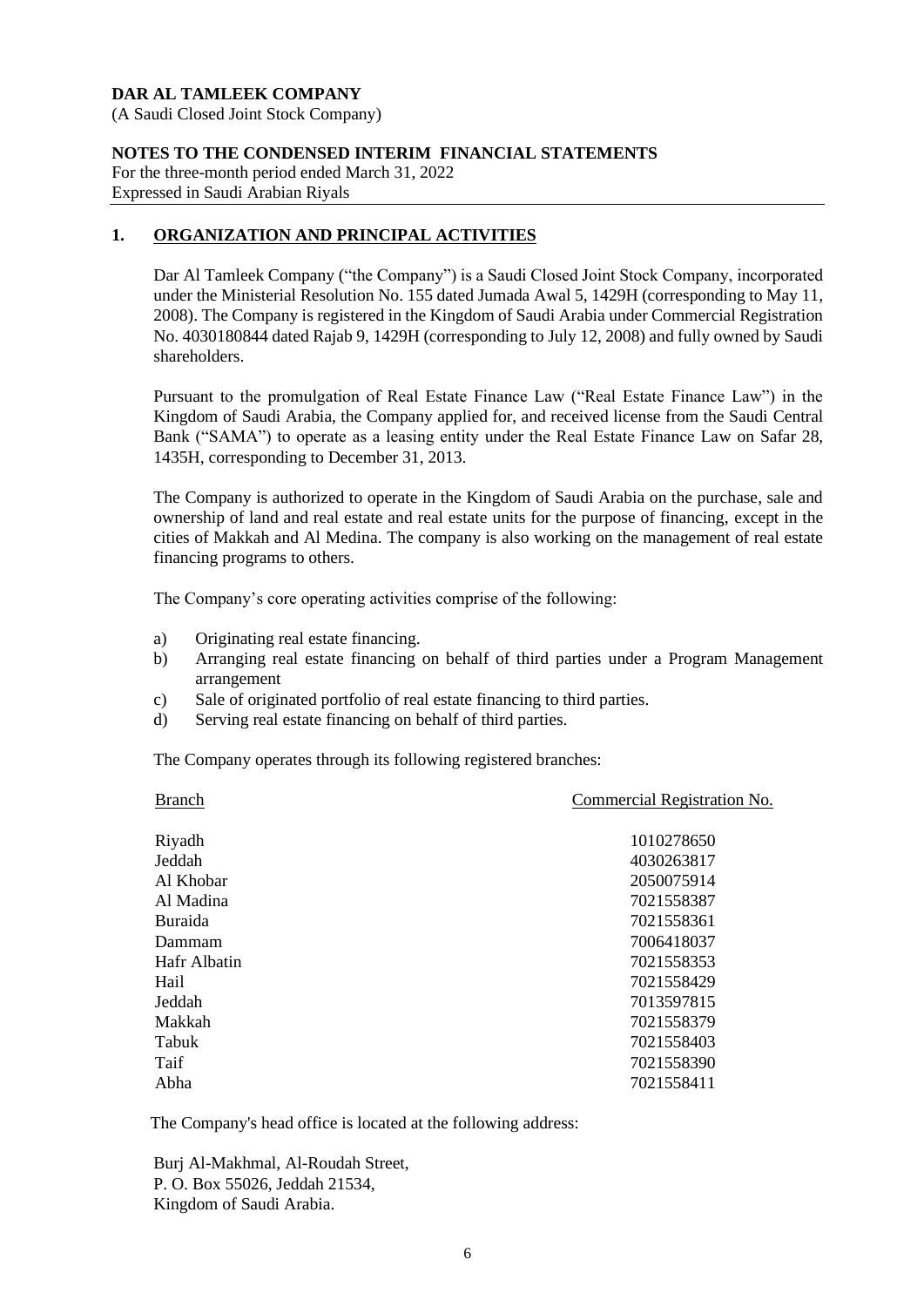(A Saudi Closed Joint Stock Company)

# **NOTES TO THE CONDENSED INTERIM FINANCIAL STATEMENTS**

For the three-month period ended March 31, 2022 Expressed in Saudi Arabian Riyals

# **2. BASIS OF PREPARATION**

#### **(a) Statement of compliance**

These condensed interim financial statements are prepared in accordance with IAS 34 - Interim Financial Reporting as endorsed in the Kingdom of Saudi Arabia. and other standards and pronouncements issued by the Saudi Organisation for Chartered and Professional Accountants ("SOCPA"). The Company prepares its financial statements to comply with SAMA regulations applicable to Real Estate Finance Entities, the Regulation for Companies in the Kingdom of Saudi Arabia and the Company's By-laws. These condensed interim financial statements do not include all of the information required for full annual financial statements, and should be read in conjunction with the Company's annual financial statements for the year ended December 31, 2021.

The financial statements of the Company as at and for the three-month period ended March 31, 2022, were prepared in compliance with the IAS 34 and the International Financial Reporting Standards ("IFRS") respectively, as modified by SAMA for the accounting of zakat and income tax, the requirements of SAMA regulations applicable to Real Estate Finance Entities, the Regulation for Companies in the Kingdom of Saudi Arabia and the Company's By- laws.

On July 17, 2019, SAMA instructed finance companies in the Kingdom of Saudi Arabia to account for zakat and income taxes in the statement of profit or loss and other comprehensive income. This aligns with the IFRS and its interpretations as issued by the International Accounting Standards Board ("IASB") as endorsed in the Kingdom of Saudi Arabia and with other standards and pronouncements that are issued by the Saudi Organization for Chartered and Professional Accountants ("SOCPA") (collectively referred to as "IFRS as endorsed in  $KSA$ ").

# **(b) Basis of measurement**

The condensed interim financial statements have been prepared under the historical cost convention, except for investments at fair value through other comprehensive income ("FVOCI") and employees' end of service benefits

# **(c) Functional and presentation currency**

These condensed interim financial statements are presented in Saudi Arabian Riyals ("SR") which is the Company's functional currency.

#### **(d) Critical accounting judgements, estimates and assumptions**

The preparation of condensed interim financial statements requires management to make judgments, estimates and assumptions that affect the application of accounting policies and the reported amounts of assets, liabilities, income and expenses. Actual results may differ from these estimates.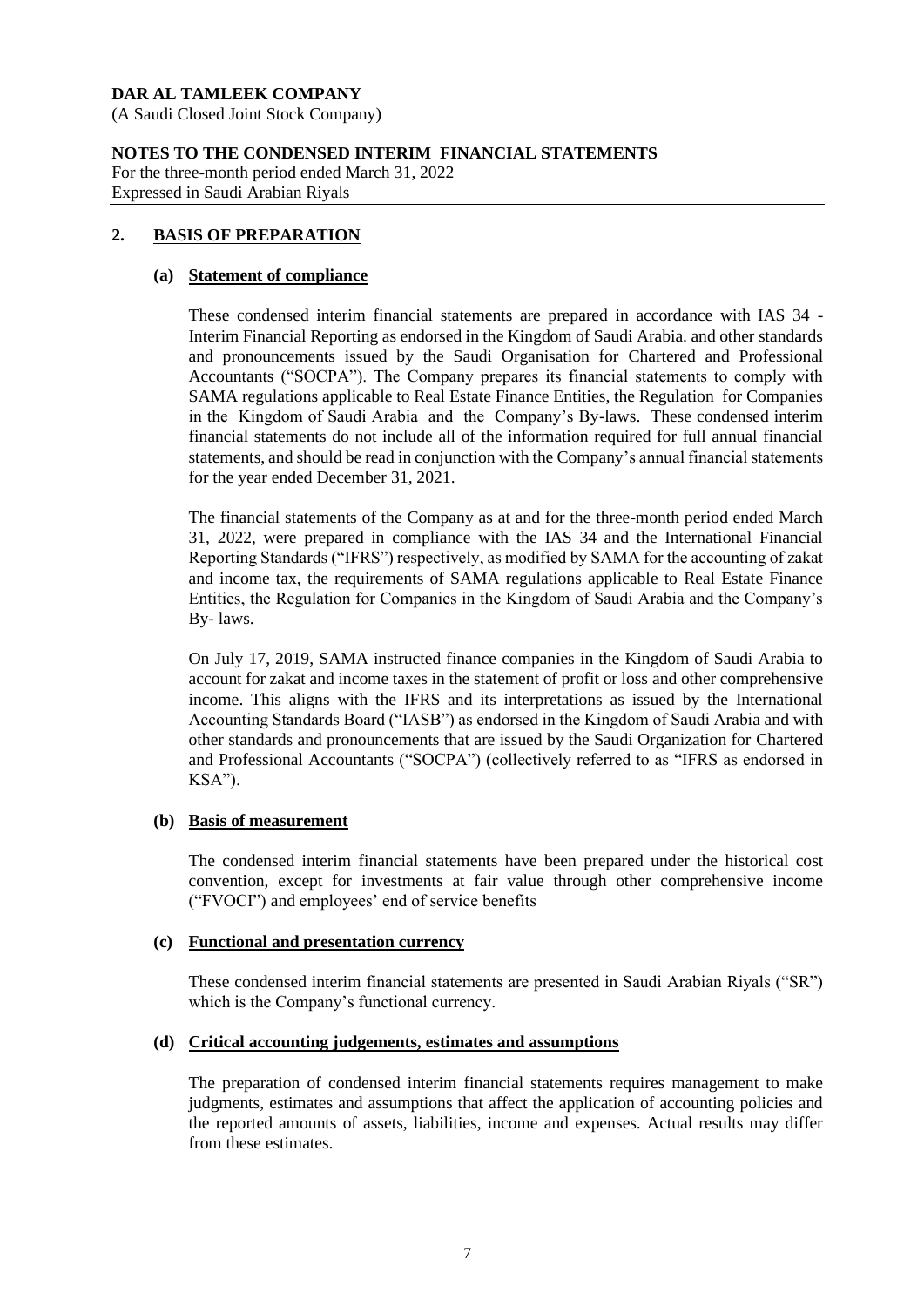(A Saudi Closed Joint Stock Company)

#### **NOTES TO THE CONDENSED INTERIM FINANCIAL STATEMENTS**

For the three-month period ended March 31, 2022 Expressed in Saudi Arabian Riyals

# **2. BASIS OF PREPARATION (continued)**

#### **(d) Critical accounting judgements, estimates and assumptions (continued)**

Estimates and underlying assumptions are reviewed on an ongoing basis. Revisions to accounting estimates are recognized in the period in which the estimates are revised and in any future periods affected by the revision. The key areas requiring significant management judgments and estimates are consistent with those disclosed in note 2d to annual financial statements for the year ended December 31, 2021.

# **3. SIGNIFICANT ACCOUNTING POLICIES**

The significant accounting policies used in the preparation of these condensed interim financial statements are consistent with those used in the preparation of the annual financial statements for the year ended December 31, 2021.

New IFRS pronouncements, effective 1 January 2022 (refer note 14) did not have any effect on the condensed interim financial statements.

At the date of authorization of these condensed interim financial statements, various Standards and Interpretations (including amendments thereto) were in issue but not yet effective. The management anticipates that adoption of these Standards and Interpretations in future periods will have no material impact on these condensed interim financial statements (refer note 14).

# **4. CASH AND CASH EQUIVALENTS**

Cash and cash equivalents, comprise of the following:

|                         | March 31,     | December 31, |
|-------------------------|---------------|--------------|
|                         | 2022          | 2021         |
|                         | (Unaudited)   | (Audited)    |
| Cash in hand            | 52,644        | 8,359        |
| Cash at bank (Note 4.1) | 166, 126, 373 | 135,022,623  |
|                         | 166,179,017   | 135,030,982  |

**March 31,**

4.1 Cash at bank include an amount of SR 28.02 million (December 31, 2021: SR 11.16 million) representing cheques issued for the transfer of legal title of properties under finance leases (due to local applicable legal requirements) and shall be adjusted upon completion of such transfer.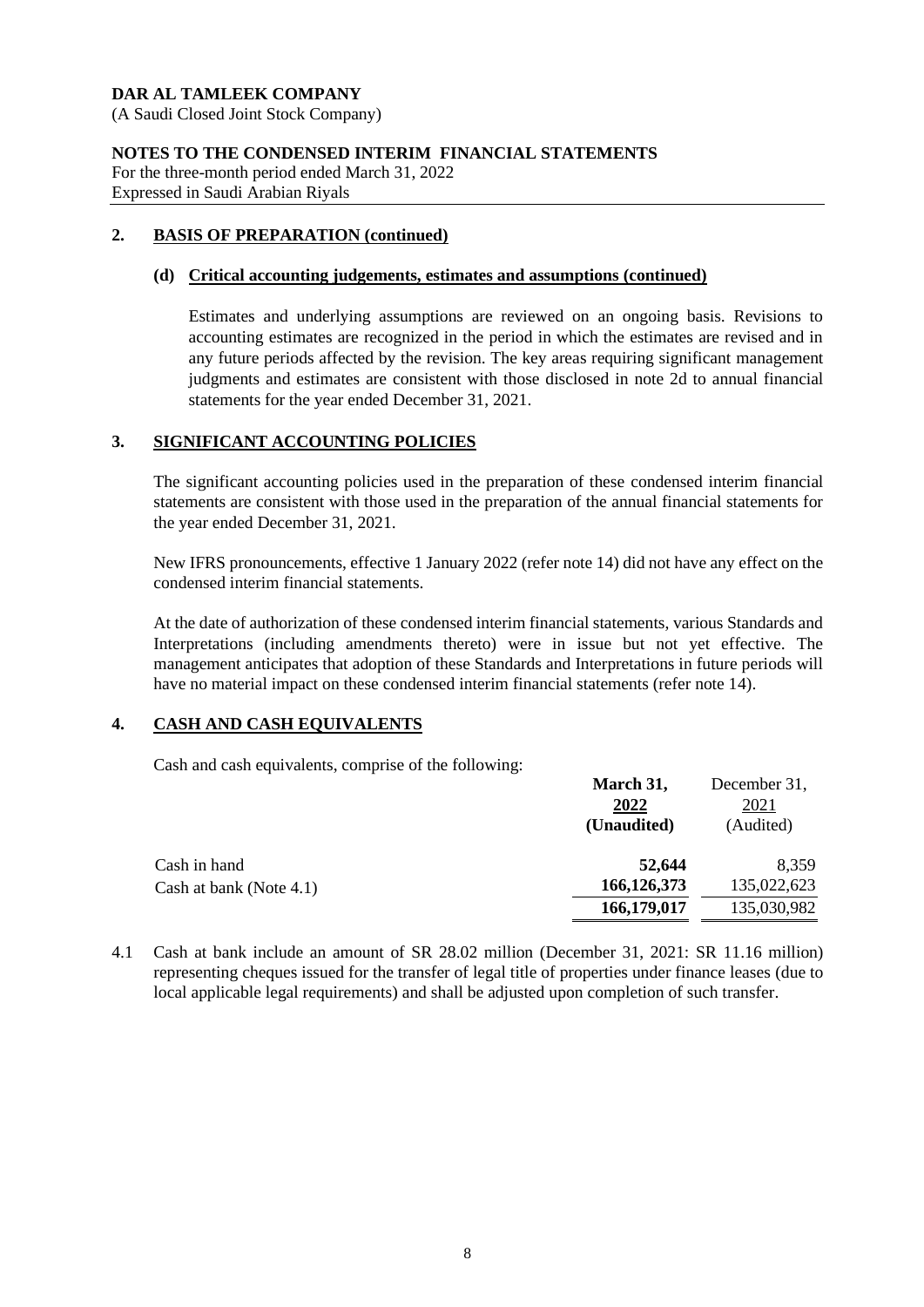(A Saudi Closed Joint Stock Company)

# **NOTES TO THE CONDENSED INTERIM FINANCIAL STATEMENTS**

For the three-month period ended March 31, 2022 Expressed in Saudi Arabian Riyals

# **5. NET INVESTMENT IN FINANCE LEASES**

5.1 Net investment in finance leases comprises of the following:

| As at March 31, 2022 (Unaudited)                                    | <b>Current portion</b>       | Non-current<br>portion        | March 31,<br>2022                |
|---------------------------------------------------------------------|------------------------------|-------------------------------|----------------------------------|
| Gross investment in finance leases<br>Less: Unearned finance income | 25,122,044<br>(12, 564, 484) | 262,230,422<br>(93, 569, 251) | 287, 352, 466<br>(106, 133, 735) |
|                                                                     | 12,557,560                   | 168,661,171                   | 181,218,731                      |
| Allowance for expected credit loss                                  |                              |                               | (17, 441, 671)                   |
| Net investment in finance leases                                    |                              |                               | 163,777,060                      |
| As at December 31, 2021 (Audited)                                   | <b>Current portion</b>       | Non-current<br>portion        | December 31,<br>2021             |
| Gross investment in finance leases<br>Less: Unearned finance income | 23,622,908<br>(12, 398, 794) | 259,339,264<br>(96, 647, 297) | 282,962,172<br>(109, 046, 091)   |
|                                                                     | 11,224,114                   | 162,691,967                   | 173,916,081                      |
| Allowance for expected credit loss                                  |                              |                               | (18, 467, 862)                   |
| Net investment in finance leases                                    |                              |                               | 155,448,219                      |

5.2 Maturity analysis of the gross and net investment in finance lease based on the contractual maturity is as follows:

# **5.2.1 Gross investment in finance lease**

|                  | March 31,<br>2022<br>(Unaudited) | December 31,<br>2021<br>(Audited) |
|------------------|----------------------------------|-----------------------------------|
| Less than 1 year | 25,122,044                       | 23,622,908                        |
| 1 to 5 years     | 116,794,967                      | 110,587,654                       |
| Over 5 years     | 145, 435, 455                    | 148,751,610                       |
|                  | 287, 352, 466                    | 282,962,172                       |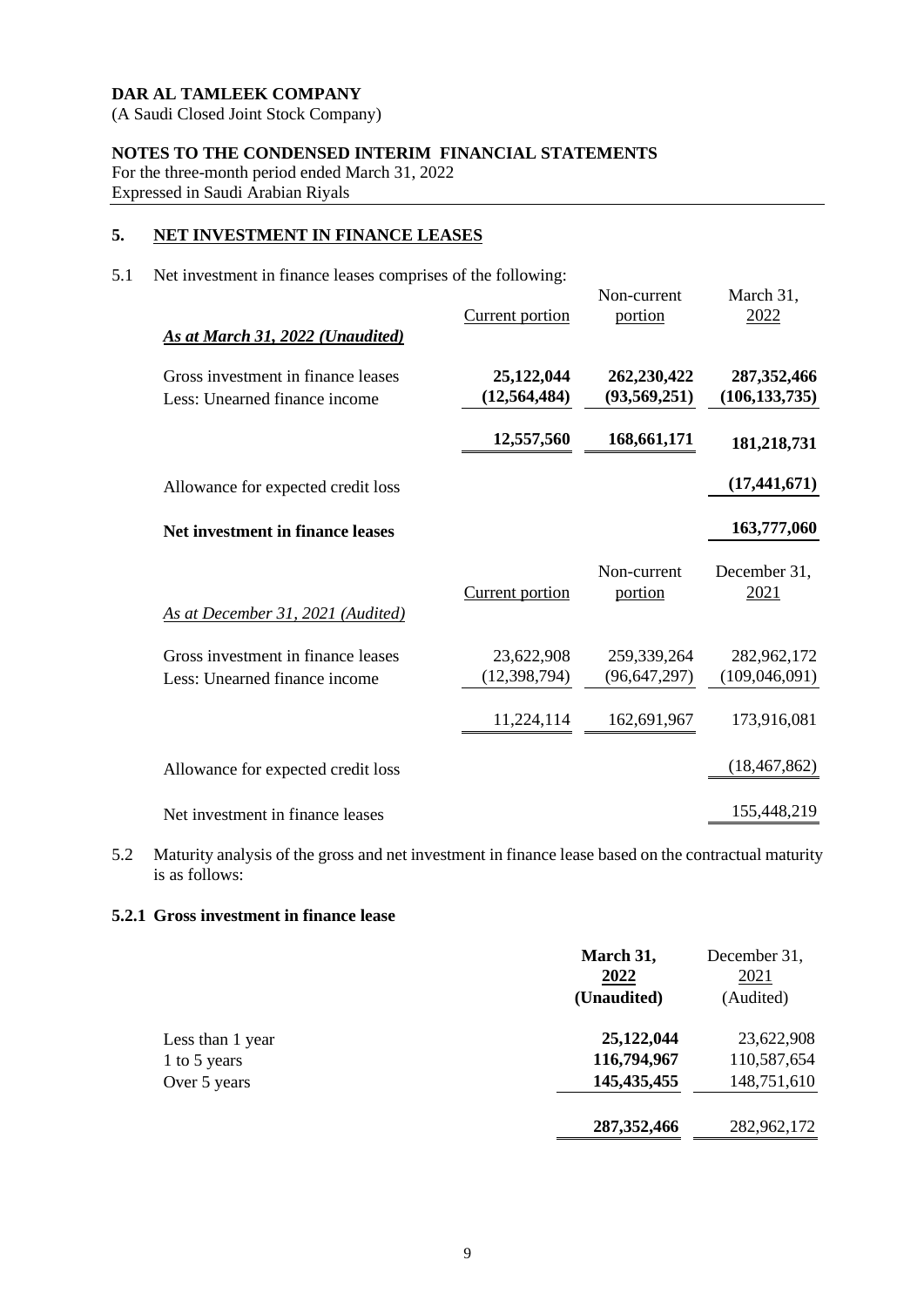(A Saudi Closed Joint Stock Company)

# **NOTES TO THE CONDENSED INTERIM FINANCIAL STATEMENTS**

For the three-month period ended March 31, 2022 Expressed in Saudi Arabian Riyals

# **5. NET INVESTMENT IN FINANCE LEASES (continued)**

#### **5.2.2 Unearned finance income**

|                  | March 31,<br>2022<br>(Unaudited) | December 31,<br>2021<br>(Audited) |
|------------------|----------------------------------|-----------------------------------|
| Less than 1 year | 12,564,484                       | 12,398,794                        |
| 1 to 5 years     | 48,952,602                       | 49,280,904                        |
| Over 5 years     | 44,616,649                       | 47,366,393                        |
|                  | 106, 133, 735                    | 109,046,091                       |

5.2.3 Net investment in finance lease before allowance for expected credit losses

|                  | March 31,<br>2022<br>(Unaudited) | December 31,<br>2021<br>(Audited) |
|------------------|----------------------------------|-----------------------------------|
| Less than 1 year | 12,557,560                       | 11,224,114                        |
| 1 to 5 years     | 67,842,365                       | 61,306,750                        |
| Over 5 years     | 100,818,806                      | 101,385,217                       |
|                  | 181,218,731                      | 173,916,081                       |

5.3 Movement in allowance for expected credit loss for the period ended March 31, 2022 is as follows:

|                                        | For the three- | For the three- |
|----------------------------------------|----------------|----------------|
|                                        | month period   | month period   |
|                                        | ended 31       | ended 31       |
|                                        | <b>March</b>   | March          |
|                                        | 2022           | <u>2021</u>    |
|                                        | (Unaudited)    | (Unaudited)    |
| Balance at the beginning of the period | 18,467,862     | 19,725,406     |
| Net (reversal) / charge for the period | (1,026,191)    | 121,388        |
| Balance at the end of the period       | 17,441,671     | 19,846,794     |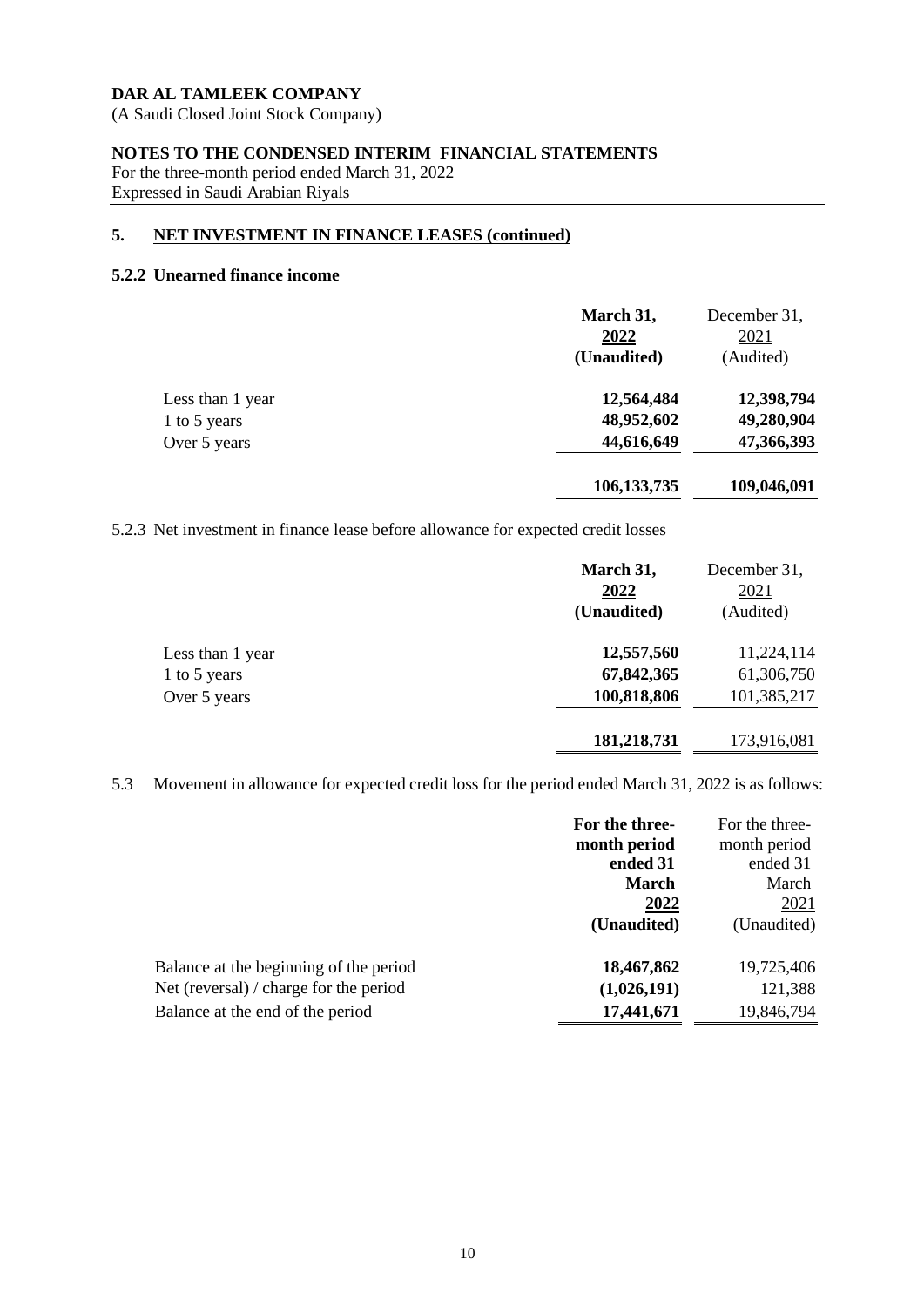(A Saudi Closed Joint Stock Company)

# **NOTES TO THE CONDENSED INTERIM FINANCIAL STATEMENTS**

For the three-month period ended March 31, 2022 Expressed in Saudi Arabian Riyals

# **6. SERVICING RIGHTS UNDER AGENCY ARRANGEMENTS**

Movement in the servicing rights under agency arrangements is as follows:

|                                               | March 31,<br>2022 | December 31,<br>2021 |
|-----------------------------------------------|-------------------|----------------------|
|                                               | (Unaudited)       | (Audited)            |
| Balance at the beginning of the period / year | 497,738,213       | 471,415,002          |
| Addition during the period / year             | 15,280,156        | 89,174,943           |
| Amortization for the period / year            | (17,716,889)      | (62, 851, 732)       |
| Balance at the end of the period / year       | 495,301,480       | 497,738,213          |
|                                               |                   |                      |

# **7. ACCOUNTS PAYABLE AND OTHER LIABILITIES**

Accounts payable and other liabilities includes SR 34.23 million (December 31, 2021: SR 59.77 million) payable to related parties in respect of lease instalments collected on their behalf under servicing arrangement and SR 15.27 million (December 31, 2021: SR 12.08 million) in respect to Accrued zakat (see note 9).

# **8. SHARE CAPITAL**

As at March 31, 2022, the Company's authorised share capital as per its By-Laws is SR 358.75 million (December 31, 2021: SR 358.75 million) divided into 35.875 million shares of SR 10 each (December 31, 2021: 35.875 million shares of SR 10 each).

In accordance with the Company's By-laws and the Saudi Arabian Regulations for Companies, the Company set aside 10% of its net income each year as statutory reserve until such reserve equals to 30% of the share capital. This reserve is currently not available for distribution to the shareholders of the Company.

# **9. ZAKAT**

The Company is subject to Zakat in accordance with the regulations of the Zakat, Tax and Custom Authority ("ZATCA"). Zakat expense is charged to the statement of profit or loss and other comprehensive income.

Zakat expense is charged to the condensed statement of profit or loss and other comprehensive income. Zakat is not accounted for as income tax and as such no deferred tax is calculated relating to zakat.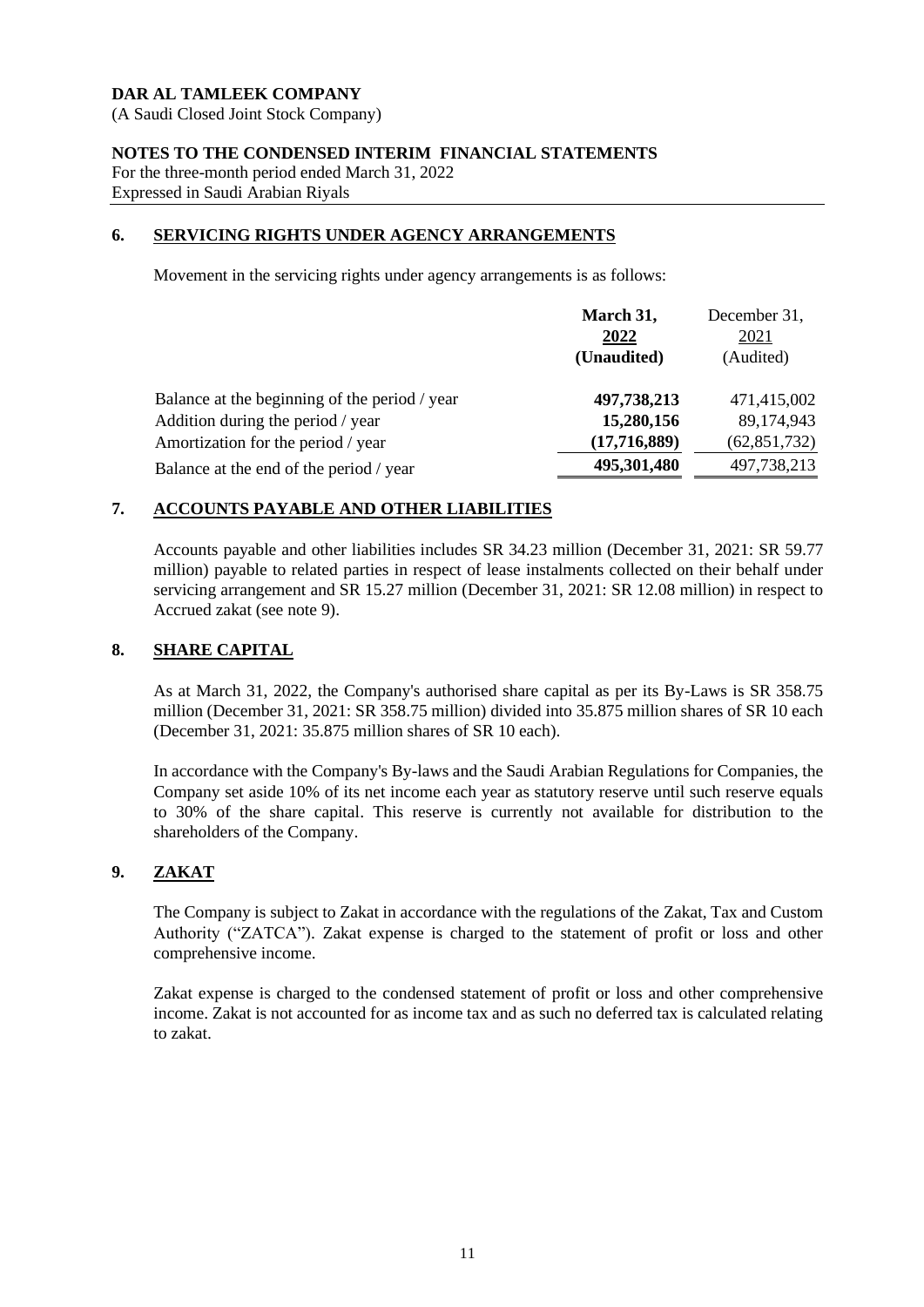(A Saudi Closed Joint Stock Company)

# **NOTES TO THE CONDENSED INTERIM FINANCIAL STATEMENTS**

For the three-month period ended March 31, 2022 Expressed in Saudi Arabian Riyals

# **9. ZAKAT (continued)**

The company made a provision for Zakat amounting to SAR 25 million in "Accounts payable and accruals" in previous years. Since ZATCA did not initiate any reviews and based on recent ZATCA treatments in similar cases, the Company has applied the statute of limitation. Therefore the Company obtained the Board of Directors approval on March 30, 2022 and reversed the provision for Zakat as "Reversal of accruals no longer required" in condensed statement of profit or loss and other comprehensive income on March 31, 2022.

The movement in the zakat provision for the period / year is as follows:

| March 31,<br>2022 | December 31,<br>2021<br>(Audited) |
|-------------------|-----------------------------------|
|                   |                                   |
| 12,076,363        | 16,386,267                        |
| 3,189,788         | 7,748,821                         |
| --                | (12,058,725)                      |
| 15,266,151        | 12,076,363                        |
|                   | (Unaudited)                       |

# **10. BASIC AND DILUTED EARNINGS PER SHARE**

Basic earnings per share is calculated by dividing the net income for the period by the weighted average number of shares outstanding during the period. The calculation of diluted earnings per share is not applicable to the Company.

# **11. FAIR VALUE**

Fair value' is the price that would be received to sell an asset or paid to transfer a liability in an orderly transaction between market participants at the measurement date in the principal or, in its absence, the most advantageous market to which the Company has access at that date. The fair value of a liability reflects its non-performance risk.

When available, the Company measures the fair value of an instrument using the quoted price in an active market for that instrument. A market is regarded as active if transactions for the asset or liability take place with sufficient frequency and volume to provide pricing information on an ongoing basis.

If there is no quoted price in an active market, then the Company uses valuation techniques that maximise the use of relevant observable inputs and minimise the use of unobservable inputs. The chosen valuation technique incorporates all of the factors that market participants would take into account in pricing a transaction.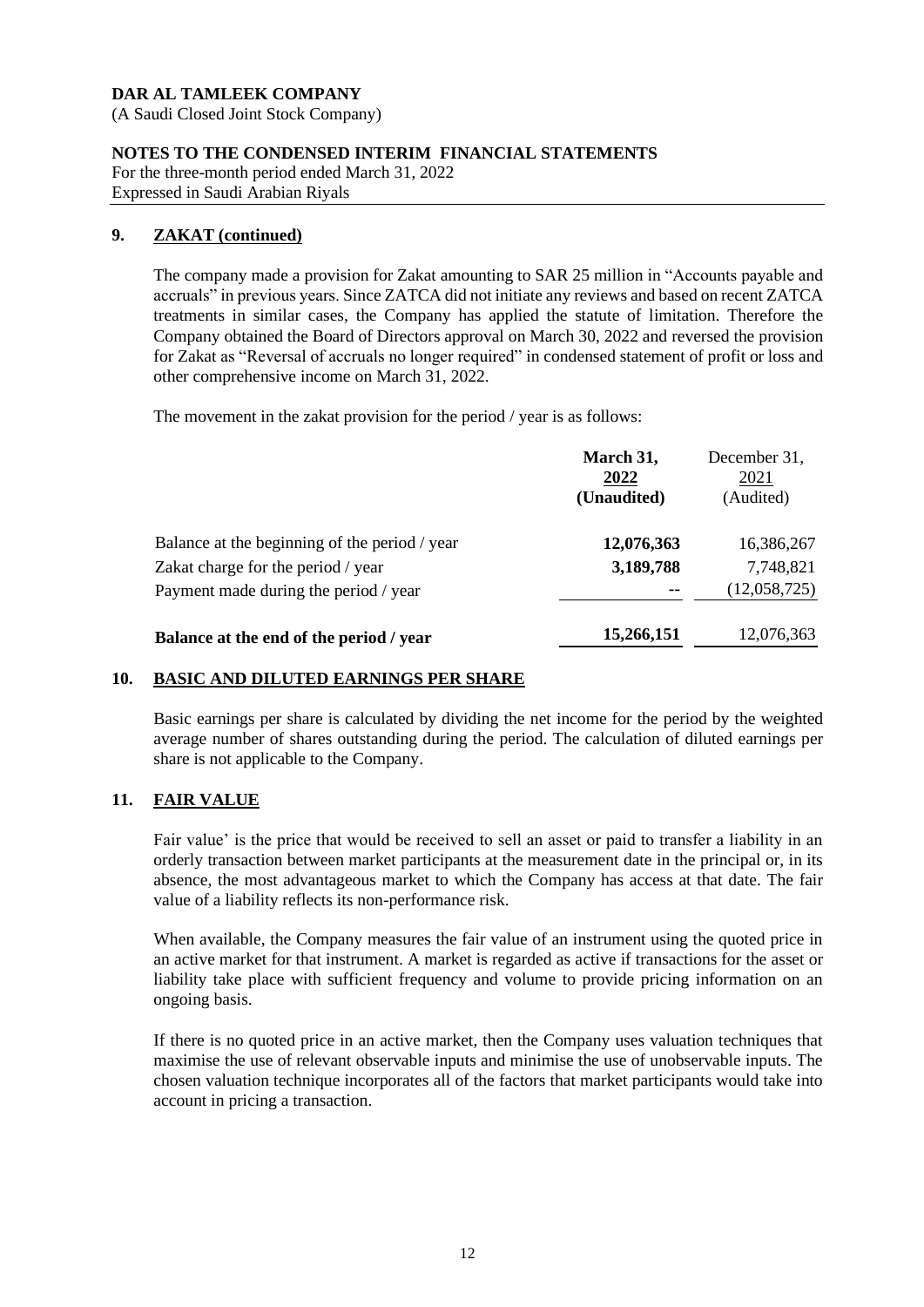(A Saudi Closed Joint Stock Company)

# **NOTES TO THE CONDENSED INTERIM FINANCIAL STATEMENTS**

For the three-month period ended March 31, 2022 Expressed in Saudi Arabian Riyals

# **11. FAIR VALUE (continued)**

As the accompanying condensed interim financial statements are prepared under the historical cost method, except for the investment at fair value through other comprehensive income ("FVOCI"), Servicing rights under agency arrangements, and the employees' end of service benefits, differences may arise between the book values and the fair value estimates. At the reporting date, management believes that the fair values of the Company's financial assets and liabilities are not materially different from their respective carrying values.

# **12. CAPITAL MANAGEMENT**

The Board of Director's policy is to maintain a strong capital base so as to maintain investor, credit and market confidence and to sustain future development of the business of the Company. Capital consists of ordinary shares and retained earnings of the Company. The Board of Directors monitors the return on capital as well as the level of dividends to ordinary shareholders. The Board seeks to maintain a balance between the higher returns that might be possible with higher levels of borrowings and the advantages and security afforded by a sound capital position. The net debt to equity ratio as at March 31, 2022 and December 31, 2021 is as follows:

|                                                      | March 31,<br>2022              | December 31,<br>2021         |
|------------------------------------------------------|--------------------------------|------------------------------|
| Total liabilities<br>Less: Cash and cash equivalents | 285,739,517<br>(166, 179, 017) | 294,057,823<br>(135,030,982) |
| <b>Adjusted net debt</b>                             | 119,560,500                    | 159,026,841                  |
| Total shareholders' equity                           | 594,100,799                    | 566,392,494                  |
| Adjusted net debt to equity ratio                    | 20.12                          | 28.08                        |

# **13. IMPACT OF SAMA PROGRAMS**

During 2020 and 2021, the Coronavirus ("COVID-19") pandemic disrupted global markets as many geographies experienced issues due to identification of multiple new variants of this infections. Significant improvement have been witnessed around the world after vaccination of mass population by various countries resulting in the reduction of active cases and relaxation of COVID restrictions.

The Company continues to evaluate the current macroeconomic situation including the impact of the pandemic and resultant government and SAMA support measures to date, such as repayment holidays and other mitigating packages, have had on the financing portfolio along with conducting review of credit exposure concentrations at a more granular level with particular focus on specific economic sectors, regions, counterparties and collateral protection and taking appropriate customer credit rating actions and initiating restructuring of loans, where required.

# **Private Sector Financing Support Program ("PSFSP"):**

In response to COVID-19, SAMA launched the Private Sector Financing Support Program ("PSFSP") in March 2020 to provide the necessary support to eligible (Stage 1 and Stage 2) Micro Small and Medium Enterprises ("MSME") as defined by SAMA via Circular No. 381000064902 dated 16 Jumada II 1438H. The payment reliefs were considered as short-term liquidity support to address borrowers' potential cash flow shortages. The PSFSP program has ended on March 31, 2022. This program has no impact on the Company as it has no MSME customers.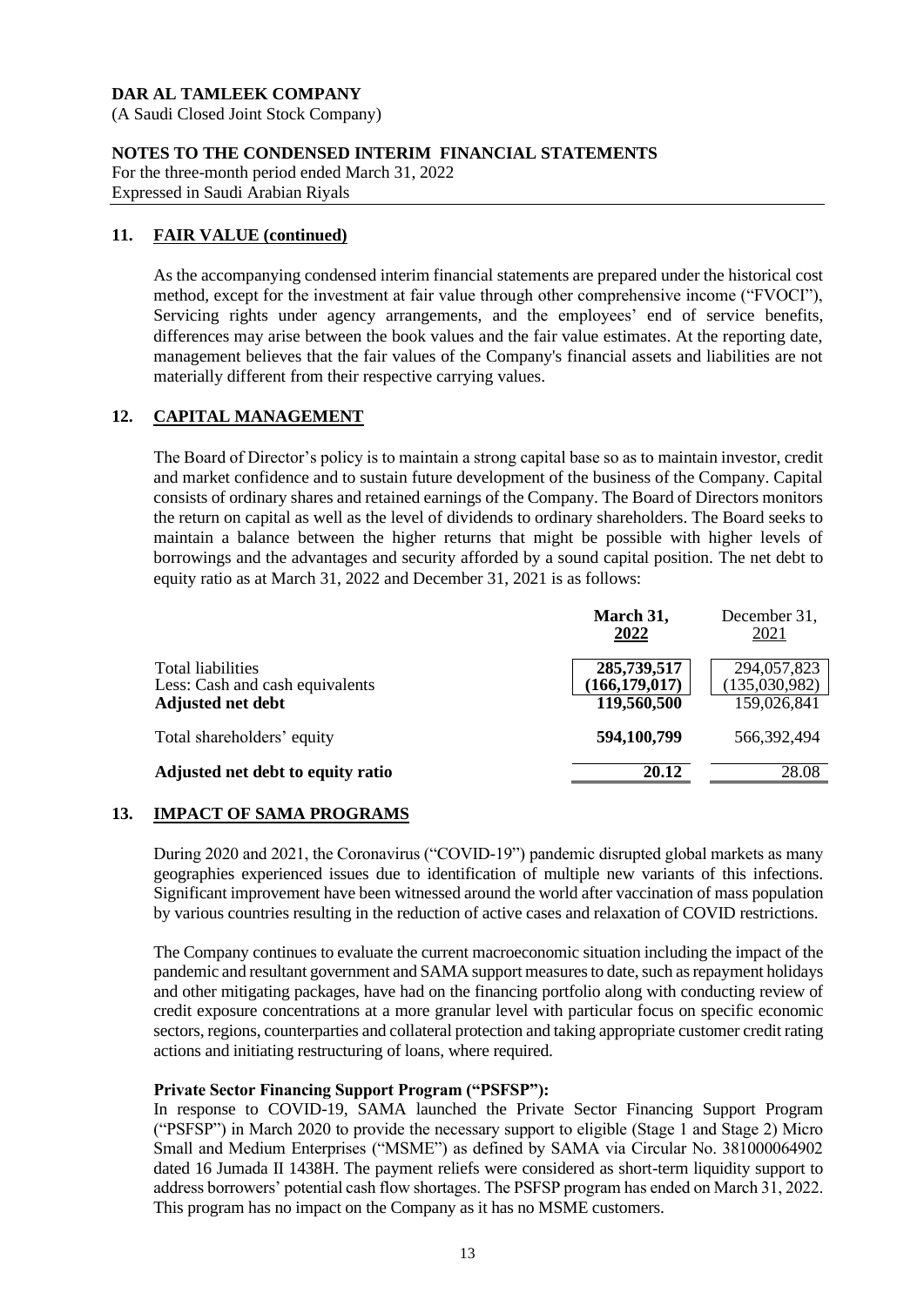(A Saudi Closed Joint Stock Company)

# **NOTES TO THE CONDENSED INTERIM FINANCIAL STATEMENTS**

For the three-month period ended March 31, 2022 Expressed in Saudi Arabian Riyals

# **14. PRONOUNCEMENTS ISSUED**

The following is a brief on the other new IFRS and amendments to IFRS, effective for annual periods beginning on or after 1 January 2022. The Company has opted not to early adopt these pronouncements and they do not have a significant impact on the financial statements of the Company.

| <b>Effective for annual</b><br>periods beginning<br>on or after | Standard,<br>amendment or<br>interpretation                                                                                                                     | <b>Summary of requirements</b>                                                                                                                                                                                                                                                                                                                                                                                                                                                                                                                                                                                                                                                                                                                                                                                                                                                                                                                                                                                  |
|-----------------------------------------------------------------|-----------------------------------------------------------------------------------------------------------------------------------------------------------------|-----------------------------------------------------------------------------------------------------------------------------------------------------------------------------------------------------------------------------------------------------------------------------------------------------------------------------------------------------------------------------------------------------------------------------------------------------------------------------------------------------------------------------------------------------------------------------------------------------------------------------------------------------------------------------------------------------------------------------------------------------------------------------------------------------------------------------------------------------------------------------------------------------------------------------------------------------------------------------------------------------------------|
| $1-Jan-22$                                                      | A number of<br>narrow-scope<br>amendments to<br><b>IFRS 3, IAS 16, IAS</b><br>37 and some annual<br>improvements on<br>IFRS 1, IFRS 9, IAS<br>41<br>and IFRS 16 | Amendments to IFRS 3, 'Business combinations'<br>update a reference in IFRS 3 to the Conceptual<br>Framework for Financial Reporting without<br>changing the accounting requirements for business<br>combinations.<br>Amendments to IAS 16, 'Property, plant and<br>equipment' prohibit a company from deducting<br>from the cost of property, plant and equipment<br>amounts received from selling items produced<br>while the company is preparing the asset for its<br>intended use. Instead, a company will recognise<br>such sales proceeds and related cost in statement of<br>income.<br>Amendments to IAS 37, 'Provisions, contingent<br>liabilities and contingent assets' specify which<br>costs a company includes when assessing whether<br>a contract will be loss-making.<br>Annual improvements make minor amendments to<br>IFRS 1, 'First-time Adoption of IFRS', IFRS 9,<br>'Financial instruments', IAS 41, 'Agriculture' and<br>the Illustrative Examples accompanying IFRS 16,<br>'Leases'. |
| $1-Jan-24$                                                      | Amendments to IAS<br>1, Presentation of<br>financial<br>statements', on<br>classification of<br>liabilities                                                     | These narrow-scope amendments to IAS 1,<br>'Presentation of financial statements', clarify that<br>liabilities are classified as either current or<br>noncurrent, depending on the rights that exist at<br>the end of the reporting period.                                                                                                                                                                                                                                                                                                                                                                                                                                                                                                                                                                                                                                                                                                                                                                     |